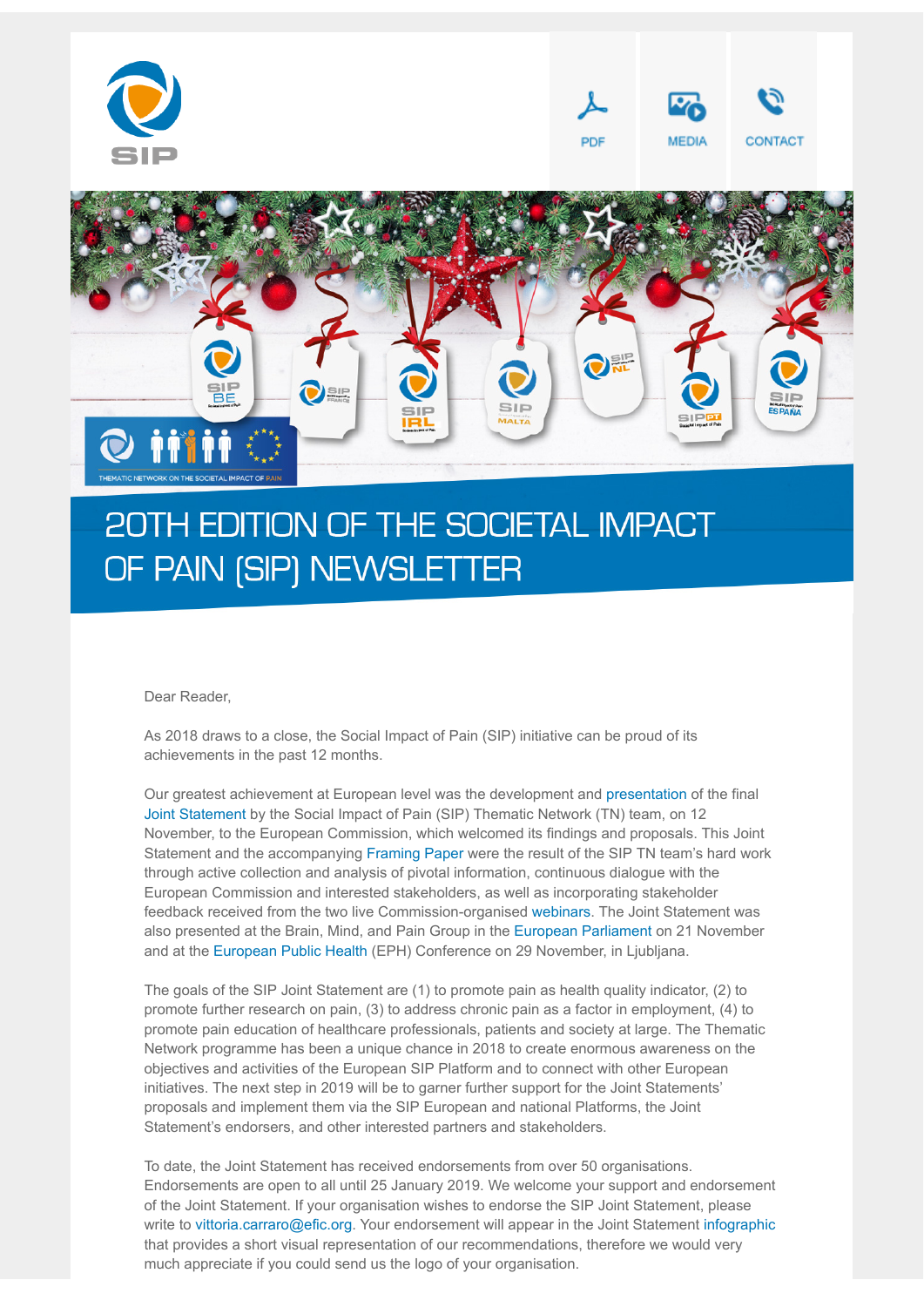Great achievements were also gained by our [national SIP Platforms](http://p.n2g30.com/iqxtkacz-gibfb0av-434j1a6e-1ehn) in 2018 following the same strategy and structure as the EU SIP platform. We have seen a huge growth in our national SIP network with the establishment of national platforms in Belgium, France, Ireland, Netherlands, Portugal, and Spain. Remarkably, they have already had some noteworthy achievements, such as [SIP France](http://p.n2g30.com/iqxtkacz-gibfb0av-9wihmv8y-6nu) hosting a meeting in the French Parliament in October. Moreover, in December several national SIP meetings took place – notably the [SIP Spain](http://p.n2g30.com/iqxtkacz-gibfb0av-ccc9fgyq-s9n) meeting with the Ministry of Health on 11 December, and [SIP Portugal](http://p.n2g30.com/iqxtkacz-gibfb0av-eqwc78s7-o5z) organising a workshop on 11 December.

We are excited about the achievements made at European and national level and hope to build on them further in 2019.

On behalf of the SIP partners, I would like to thank you for the great collaboration and endorsement of the SIP initiative in 2018. I wish you and your loved ones a happy holiday and a good start to the new year!

Warm wishes.

Prof. Dr. Bart Morlion

Director of the Multidisciplinary Pain Centre of the University of Leuven, Belgium President of the European Pain Federation (EFIC)®



### [SIP Joint Statement presented to the European](http://p.n2g30.com/iqxtkacz-gibfb0av-o1lwrzgj-1e3n) **Commission**

On 12 November, the EU Health Policy Platform held its third annual meeting in Brussels with 150 participants coming from across Europe where the SIP Joint Statement has been presented.



#### [First SIP Spain Forum hosted in the Spanish](http://p.n2g30.com/iqxtkacz-gibfb0av-y9kw5kpy-18i5) Ministry of Health in Madird

On December 11th, SIP Spain arranged this important event with more than 70 representatives of different stakeholder groups. Another great example how national SIP platforms are following the strategy of SIP international and addressing the impact that pain to policy makers.





### [Launch of a new Pain Alliance Europe \(PAE\)](http://p.n2g30.com/iqxtkacz-gibfb0av-co5xdk82-1c69) Survey on Stigma related to Chronic Pain

The 2019 edition of the PAE survey has just been started in 14 languages and will be open until the 1st of March, 2019.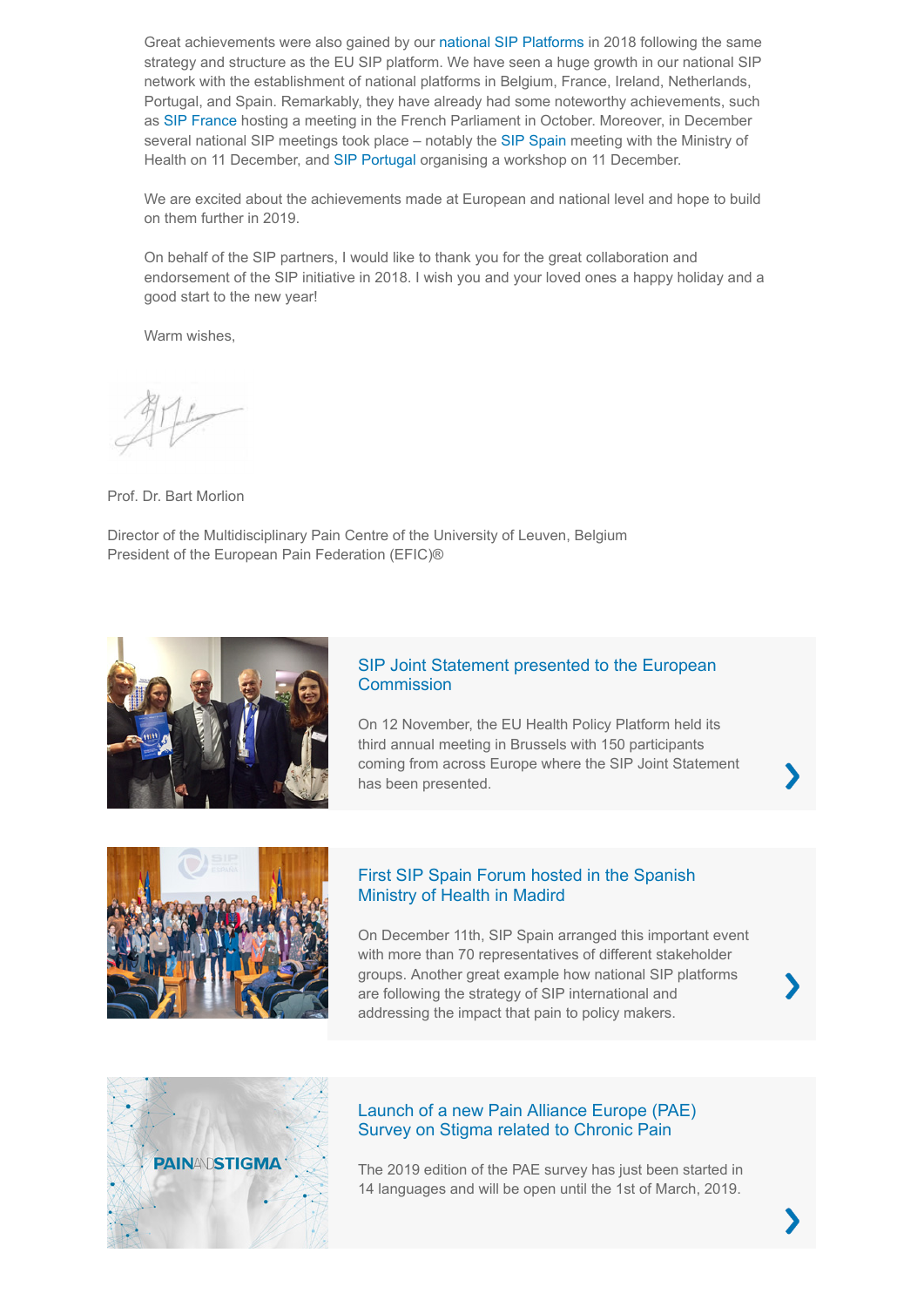

#### [New EFIC's website](http://p.n2g30.com/iqxtkacz-gibfb0av-nxoej2df-qh0)

EFIC launched its new website with a modern look and feel with a stronger focus on constant updated about and for our community of health care professional in Europe. Have a look at [www.europeanpainfederation.eu](http://p.n2g30.com/iqxtkacz-gibfb0av-qvybwstu-1fc)



#### [Examination for the European Diploma in Pain](http://p.n2g30.com/iqxtkacz-gibfb0av-4b1835xi-18ht) Medicine - Apply for a Bursary

The European Pain Federation EFIC is holding the third sitting of the Examination for the European Diploma in Pain Medicine. The Examination will take place on the 12th and 13th April 2019 in Leuven, Belgium. Registration is now open.



#### [Last Call for Applications for EGG](http://p.n2g30.com/iqxtkacz-gibfb0av-euuefctz-1636)

The EFIC-GRÜNENTHAL Grant (EGG) supports young scientists in their early career in pain research. Applications will be accepted until December 31, 2018.





Feel free to forward this newsletter to whomever it might be relevant for. In case you have been forwarded this newsletter and would like to subscribe please register **[here](http://p.n2g30.com/iqxtkacz-gibfb0av-wighb3mu-mx)**.

## QUESTIONS? NEED SUPPORT? WISH TO ENDORSE OR TO PUBLISH ON SIP PLATFORM?

In case you should have any question regarding the newsletter's contents, please contact Sam Kynman, Executive Director European Pain Federation EFIC **[sam.kynman@efic.org](mailto:sam.kynman@efic.org)**. In case you would like to endorse the SIP Platform or to publish news on the SIP Website, please contact [Norbert van Rooij \(Grünenthal GmbH, Head of Governmental Affairs & Patient Centricity\):](mailto:sip-platform@grunenthal.com) **sipplatform@grunenthal.com**

In case you should have any technical questions or need assistance, please contact Dr. Gudula Petersen (Website Editor): **[sip-platform@grunenthal.com](mailto:sip-platform@grunenthal.com)**

#### IMPRINT

The scientific framework of the SIP platform is under the responsibility of the European Pain Federation